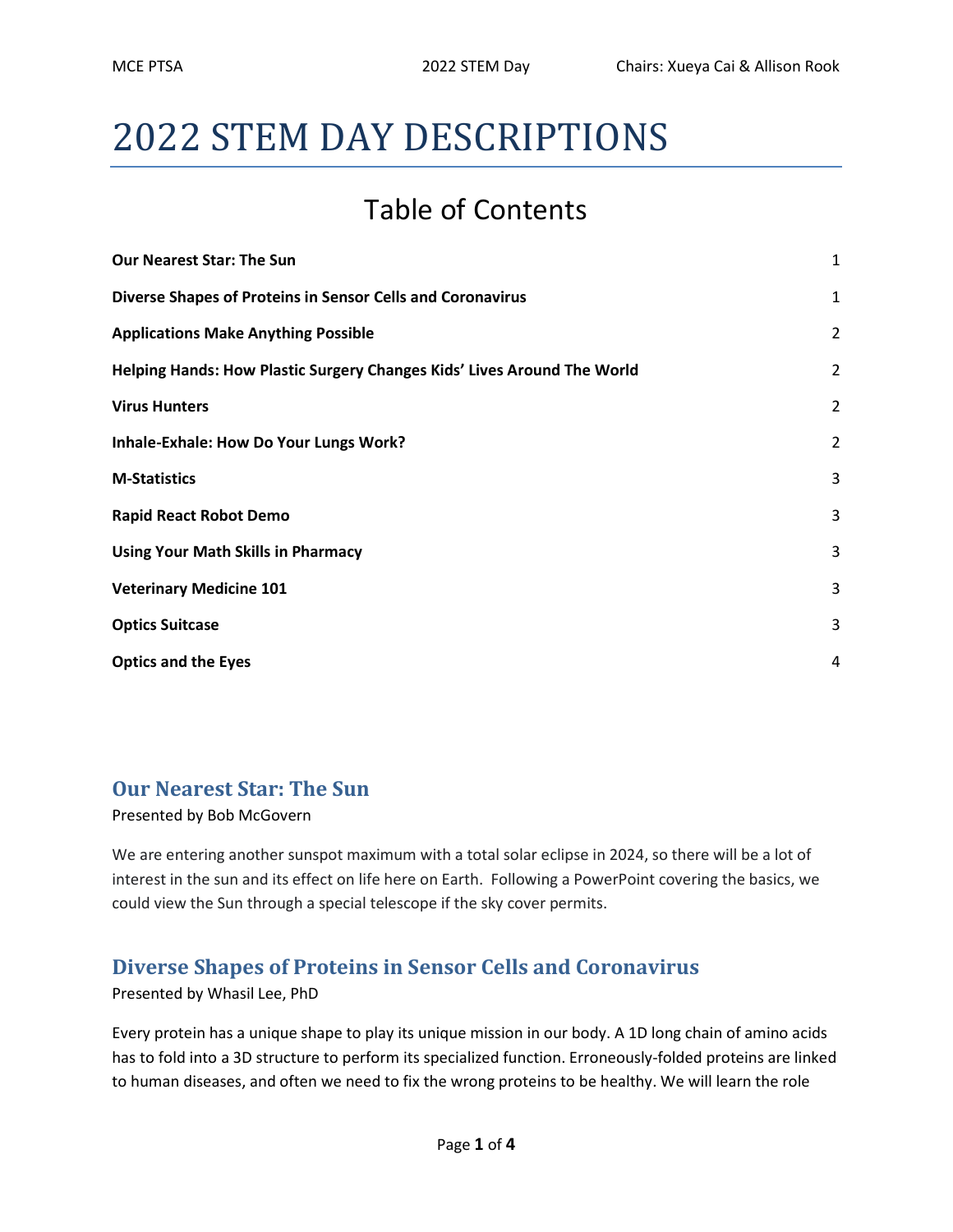and shape of two proteins - Piezo (pressure sensor) and Spike proteins (receptor in COVID19 virus), and then we will sculpt their unique shapes using clay!

#### Applications Make Anything Possible

Presented by Michelle Chiantera, Chief Marketing Officer

Applications are part of our everyday life. Your parents use them for work; you use them for school and for play. There are so many possibilities. Learn how applications can make our lives better. During the workshop, we will share stories that make these applications come to life!

### Helping Hands: How Plastic Surgery Changes Kids' Lives Around The World

Presented by Clint Morrison, M.D. and Jackie Lyons, M.D.

Are you creative? Artistic? Like science and doing things with your hands? Come learn about how Plastic Surgery combines all of these interests into a job that allows you to change children's lives around the world! Let's talk about how to become a doctor, what a day in the life of a surgeon looks like, and what kind of patients we take care of. Walk in our shoes and experience some hands-on anatomy and help solve some surgical problems with us!

#### Virus Hunters

Presented by Parul Rahbari, MPH.

How can a vaccine teach our bodies how to fight a virus? In this workshop you will learn what an actual coronavirus looks like by building one, and then learn how a vaccine works by building the structure that fights the virus. And did you know viruses attack our bodies in more ways than just our nose and throat? You will also learn the connection between viruses and how what we eat and drink can affect our ability to fight them off. Come see what a virus hunter does!

#### Inhale-Exhale: How Do Your Lungs Work?

Presented by Theresa Bingemann, M.D. and Anitha Shrikhande, M.D.

Have you ever wondered what your doctors are listening for when they examine your lungs? You will have a chance to listen to lungs, learn about air flow through the lungs, and the sounds made when airflow is disrupted. You will learn about the anatomy of the respiratory tract and what factors influence the flow of air through the lungs. We will learn how airway resistance affects flow.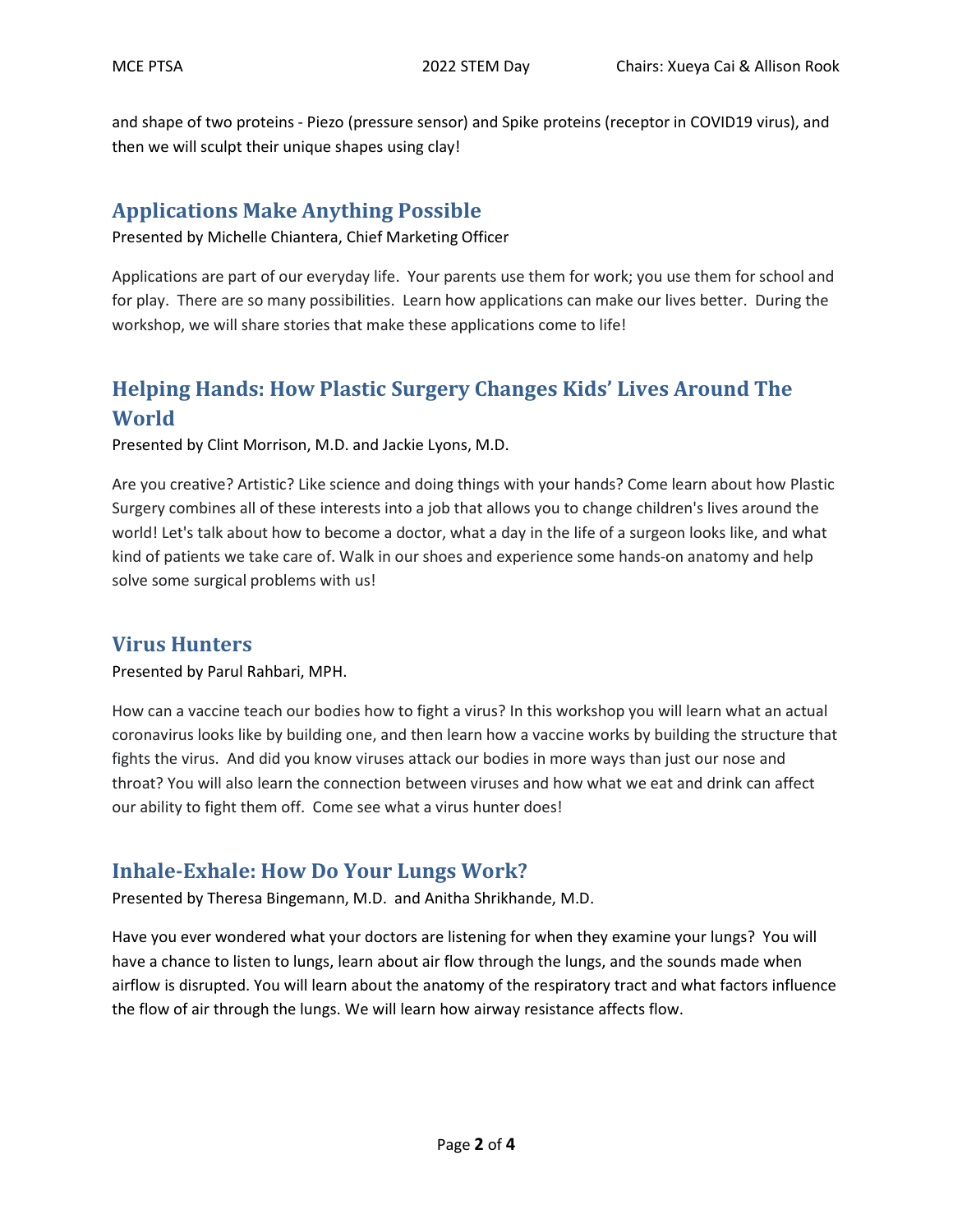#### M-Statistics

Presented by Xueya Cai

Do you know the chance you will win in a raffle ticket drawing? Do you like to make decisions by flipping coins? Come and join us to learn the mystery of statistics. We will have a raffle, and winners will get prizes.

#### Rapid React Robot Demo

Presented by Brian Holliday and the Robotics Team

Dive into this year's Rapid React challenge presented by FIRST (For Inspiration Recognition of Science and Technology) Learn this year's design challenge and design your idea of a robot on paper. After review of ideas we will see the actual robot the team came up with.

#### Using Your Math Skills in Pharmacy

#### Presented by Mona Gandhi, PharmD

This session is designed to expose our young students to the use of basic mathematics in the career of pharmacy, which involves the measurement and distribution of medicine.

#### Veterinary Medicine 101

Presented by Katie Zink, DVM

I will talk to the students about what becoming a veterinarian involves (Schooling, testing, etc). I will also talk about the other careers that make up a "veterinary team". I will show several pictures which walk the students through a physical examination of a dog, show some interesting radiographs, and bring in some instruments. I will have a bandaging station, math calculation station, fine motor skill station, and a station that will have a lot of models of teeth, joints, etc, and some other interesting things for the students to look at.

#### Optics Suitcase

Presented by Dustin Froula, PhD & Adelae Froula, MCE Alum

Light is a mysterious thing… some learn about light as photons, which are massless particles, and others describe light as waves. Have you ever wondered what the difference between "white" light and "blue" light is? Did you know that light is polarized? What does that mean and how can we use polarization to